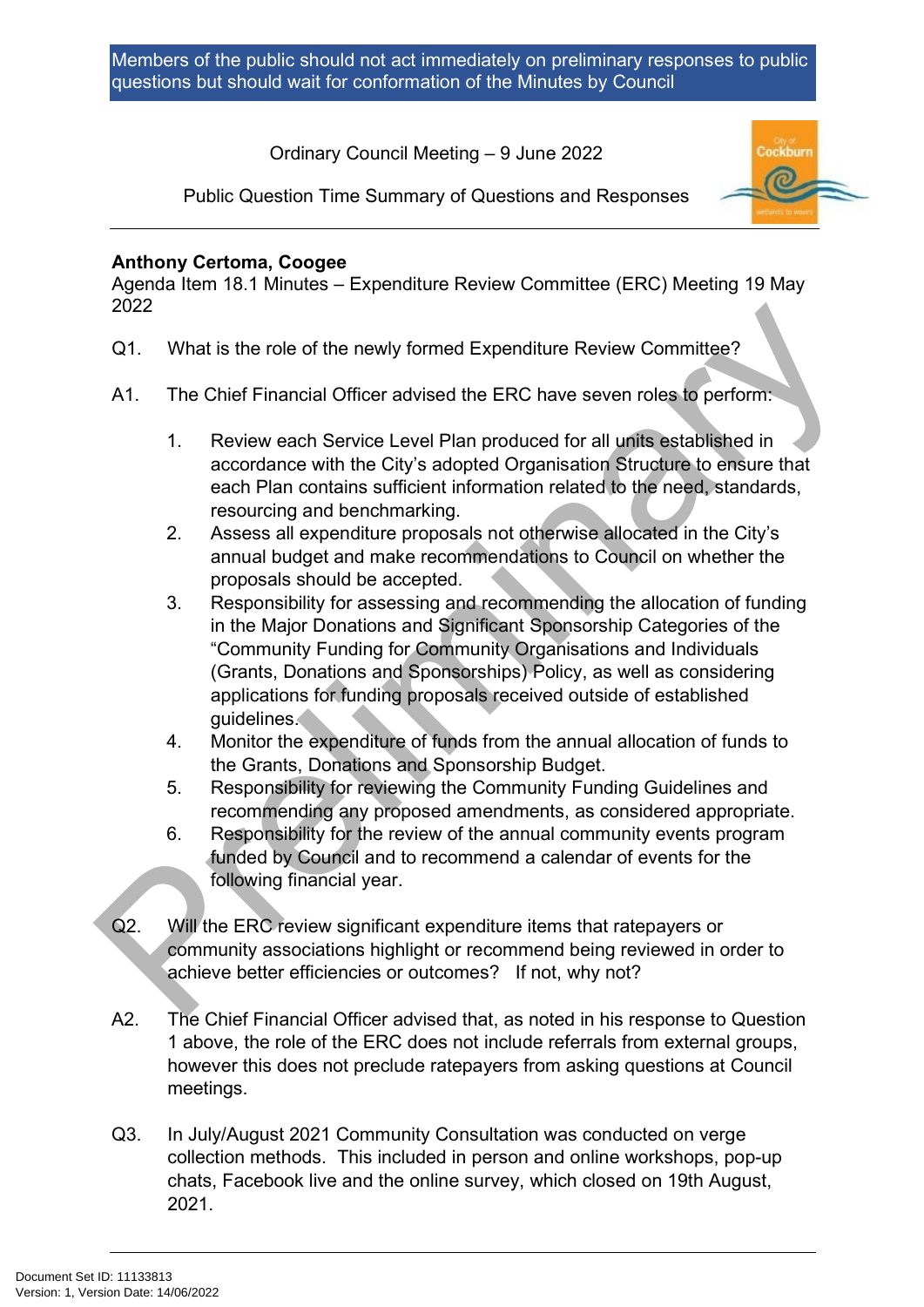Where have the details and results of this extensive community consultation been published for the community to review?

- A3. The Chief of Operations advised that results were posted to the consultation participants via newsletter and as a project update on the Bulk Verge Engagement Page on 8 June 2022. The information was released on this date to ensure all Elected Members were cognisant of the consultation response prior to release to the community.
- Q4. Doesn't the community have the rightful expectation that the summary paper on the results be published for community consideration prior to alternative options being put forward and considered?

Otherwise, what was the point of the Community Consultation in the first place?

- A4. The Chief of Operations advised the community consultation was to gauge the visions and values of the community, so that the Council could consider options that best reflect these values.
- Q5. Is it reasonable to conclude that a reduction in the level of service collection of hard and green waste from two to one per year is likely to lead and in fact inconvenience property owners by increasing presentations to the Henderson Waste Recovery Park?
- A5. The Chief of Operations advised no. As outlined in the report, research by the Western Australian Local Government Association indicates that the amount of hard waste collected by local governments providing one collection a year is very similar to the amount generated per household from two collections a year.
- Q6. In evaluating the additional investment required it appears that the requirements for Option 4 (which is being recommended to Council to vote for as part of the recommendations of the ERC meeting of 19 May 2022) being an extra \$988,000 in Capital Expenditure and \$663,000 in Operation Expenditure are greater than utilising the current system, being Option 1, with additional crew which requires an extra \$953,000 in Capital Expenditure and \$568,000 in Operation Expenditure. CONTINET THE COMMON THE SURFAINT CONDUCTED THE SURFAINT CONDUCT THE SURFAINT CONDUCT THE CONDUCTED CONDUCTED AND CONDUCTED THE CHIRAL SURFAINT CONDUCTED THE CHIRAL THE CHIRAL THE CHIRAL THE CHIRAL THE CHIRAL THE CHIRAL THE

What compelling reasons would Council have to want to consider spending an additional \$35,000 in Capital Expenditure and a further \$95,000 in Operation Expenditure over the current collection system?

A6. The Chief of Operations advised the major reasons are: greater recovery and reuse of waste materials, new diverted waste stream revenues, waste separated at source, reduced material to landfill, improved neighbourhood amenity, and greater flexibility for every property owner.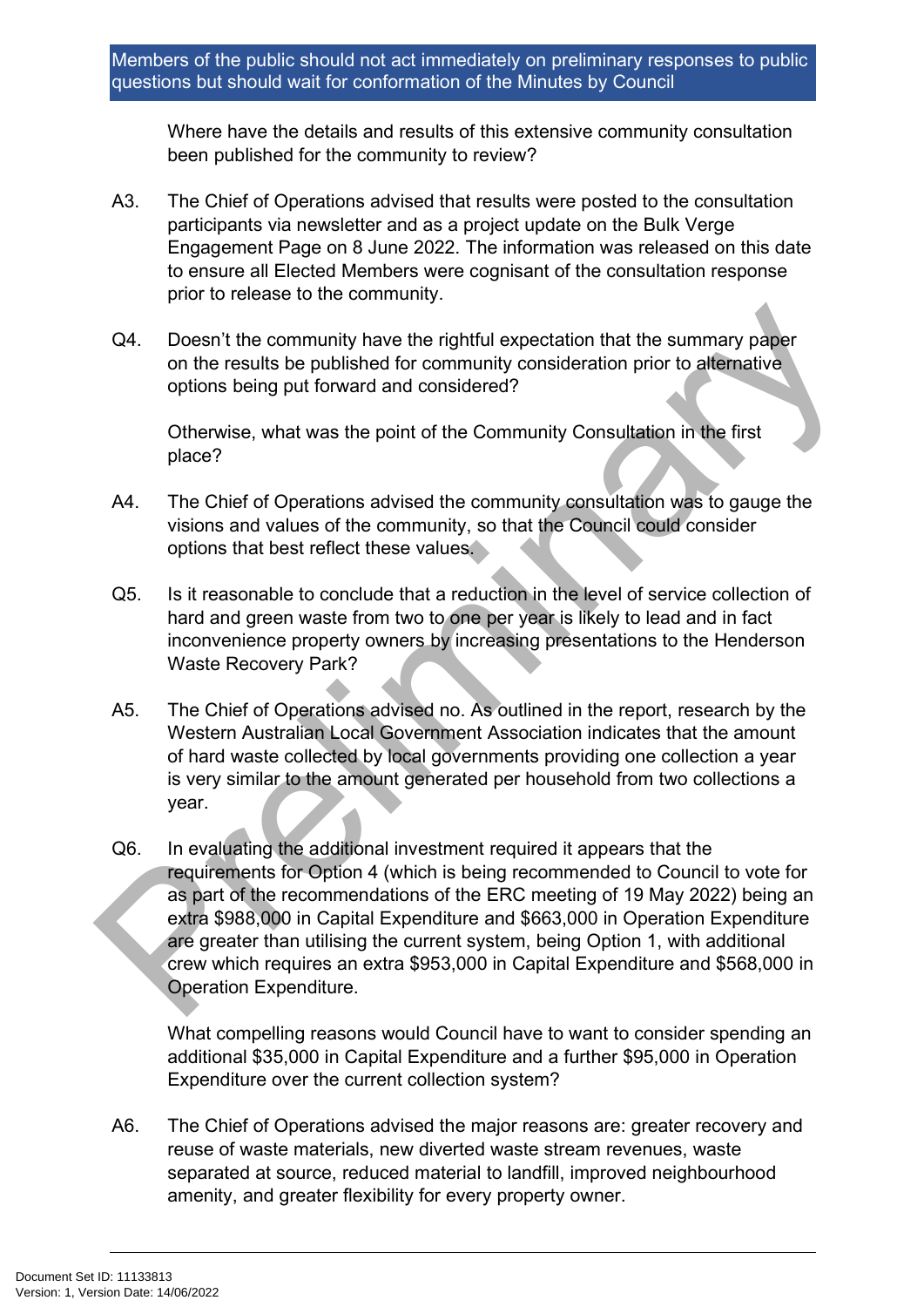- Q7. Why would you consider changing a system that "the consultation highlights that the current collection program is highly valued" and "residents were satisfied with the existing verge collection system" and "it is evident the scheduled two x two hard and green waste collection service has established good recycling behaviours by our residents"?
- A7. The Chief of Operations advised the consultation responses highlighted that the current delivery method posed challenges around amenity of the street, waste recovery and timing issues. The current service is also unsustainable and does not meet the City's Waste reduction targets.
- Q8. Currently the City has approximately 46,000 residential rateable properties which apparently are too much for one verge collection team to efficiently handle. Has the City determined how many properties one crew can handle on a timely basis? Is it 35,000 properties or some other figure?

By introducing a second crew, won't this double the number of properties that can be effectively covered over the next 10+ years?

- A8. The Chief of Operations advised there are currently no defined property numbers per crew as the volume of waste per residential property fluctuates depending on their waste behaviours at that time of collection. A pre-booked service will be quantifiable enabling resources to align with demand.
- Q9. Port Coogee has one of the lowest crime rates in the City of Cockburn yet has the highest number of Mobile CCTV units. Why are these not being redeployed to areas of most need such as Hamilton Hill, Spearwood and Coolbellup which have up to four times the crime rate?
- A9. The Chief of Community Services advised there are two CCTV units located at the Port Coogee Marina for asset security purposes. Both of these units were installed at the Marina when purchased by the City and are likely to remain in place for the foreseeable future to continue on with asset security protection. the current delivery method posed challenges around amenity of the street,<br>waste recovery and timing issues. The current service is also unsustainable<br>and does not meet the City's Waste reduction targets.<br>
26. Currently th

There are also two additional CCTV units have been installed at the Chelydra Point Beach location to monitor a dog on-leash beach area. A CCTV mobile unit was most suited to this coastal location. These units are likely to remain in place and be replaced by new units recommended by the City and added to the mobile fleet, which can then be moved to other locations along with the other five mobile CCTV units.

Q10. On page 94 and 95 of 741 of the Agenda, eleven items have been removed from the Draft Community and Crime Prevention Plan 2022-2027 as a result of the 12 April 2022 Elected Member Briefing. However, it also states that "some of the above items may still occur, but either be funded as part of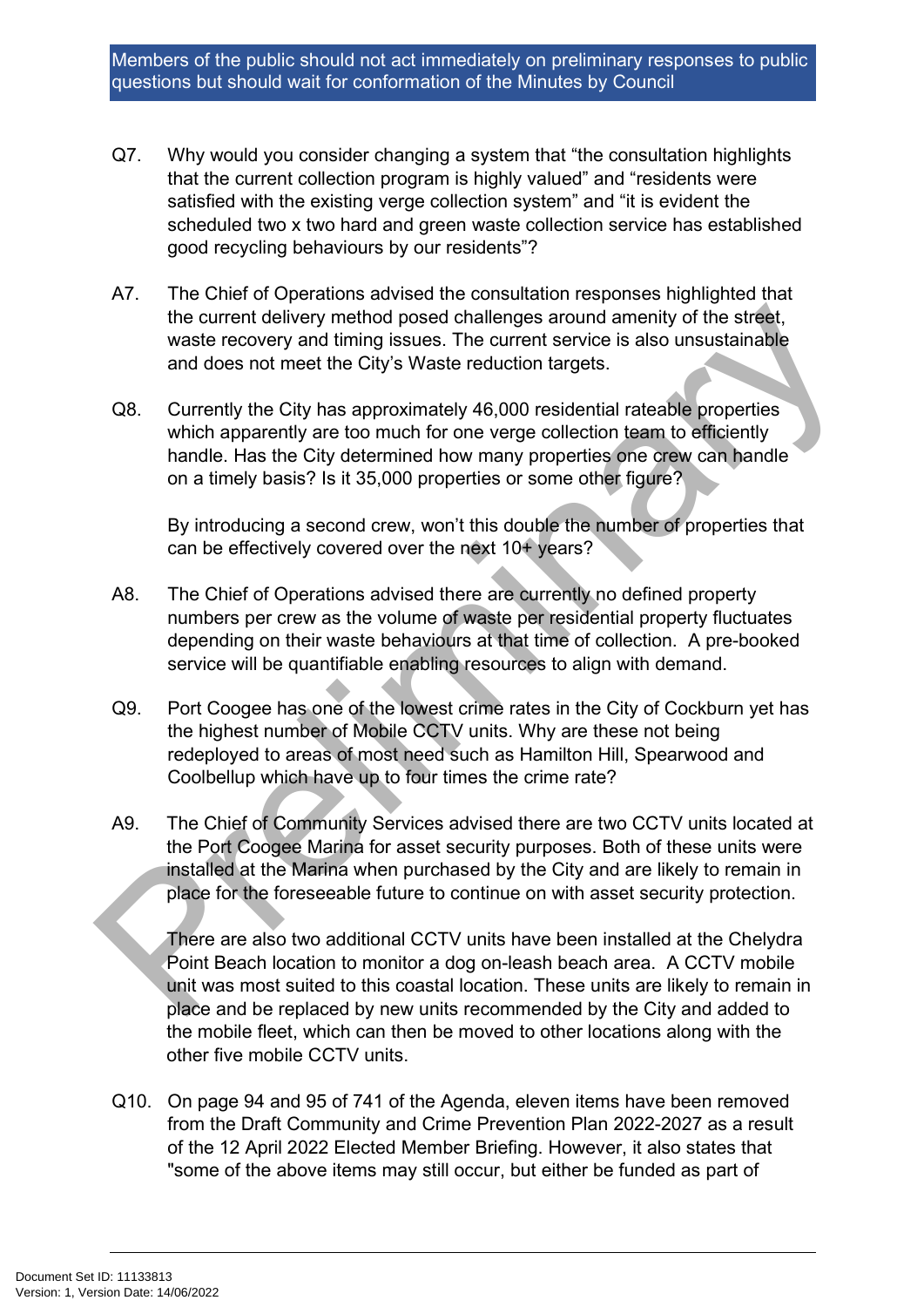existing business as usual operating expenses or at a reduced level so that dedicated funding is not required."

Which items in particular may still occur and why will they occur given the Elected Members' feedback to remove them in the first place?

A10. The Chief of Community Services advised some of the items listed within the report have been identified as business as usual activities and will be captured by relevant service unit plans and budgets approved by Council, and may still occur.

Accordingly, these have been removed to avoid confusion as to what is an existing service to what is a new service or activity. For example, items such as supporting Neighbourhood Watch events will continue to occur without the need for a new dedicated budget because it is an existing service that the City provides.

It is important to note that the Elected Members have not prescriptively requested removal of all 11 items. Based on feedback regarding the number of actions and type of actions that should be included within the draft Plan, the administration has removed items that reflect Elected Member feedback from the briefing session.

## **Maureen Fisher-Sim, Hamilton Hill**

Agenda Item 18.1 Expenditure Review Committee Meeting 19 May 2022 Minutes

- Q1. I am here as part of the Executive Team of the Friends of the Community. I am following up on Agenda Item 18.1, to do with the BMX and Friends of the Community building in Bibra Lake. I would like to know, where to from here, what is the next step in the process, and what is the timeline?
- A1. The Chief Executive Officer explained that the Expenditure Review Committee has considered a variety of items that will have to go through the budget process later this month at a Special Council Meeting on 23 June 2022, which will deal with the Budget. Within the Budget are the capital expenditure items and Malibar Park is one of those items listed for consideration. Pending adoption of the Budget by Council, the City would then proceed on that basis. by relevant service unit plans and budgets approved by Council, and may still<br>occur.<br>Accordingly, these have been removed to avoid confusion as to what is an<br>existing service to what is a new service or activity. For examp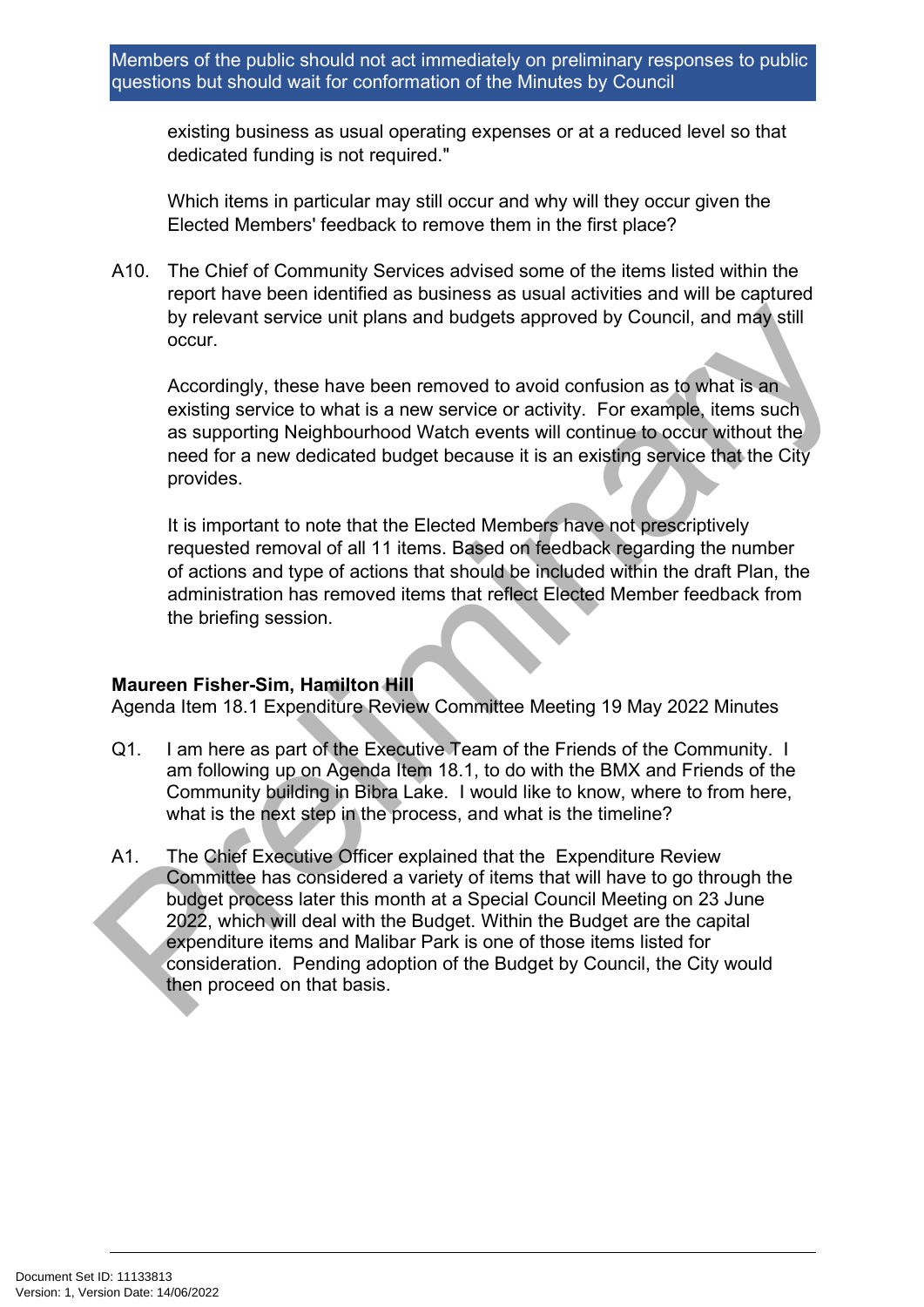## **John Esplin, North Coogee**

Item 17.2 Parking Restrictions- Lancier Way, North Coogee

Q1. I am the complainant as we cannot get out of our driveway and still have difficulty getting out of our driveway due to the lack of any guidance to the residents on what is happening here.

Since we still can't get out of our driveway, I am wondering if Council has made any recommendation on this laneway in Lancier way?

A1. The Chief of Community Services advised that Council will be considering this item later in the meeting, and that the officer recommendation is that Council approves the installation of 'No Parking on Road' signage.

#### **Peter Scott, Spearwood**

Subject: Bicycle Paths in Cockburn

- Q1. Will the Cockburn Council commit to improving walking and bicycle infrastructure significantly?
- A1. The City's Integrated Transport Strategy aims to improve walking and cycling networks though *'Facilitating safe, efficient, connected and sustainable movement around the City, managing traffic congestion, advocating for improved public transport and supporting alternative means of travel.'*
- Q2. Given the hazardous and increasing car congestion and noise pollution in Cockburn, will the Council help reduce car dependency and improve bicycle paths? For example, there are no clearly designated, practical, and safe bicycle paths from eastern suburbs to the main Mandurah railway line, or the Perth to Mandurah bicycle network. made any recommendation on this laneway in Lancier way?<br>
A1. The Chief of Community Services advised that Council will be considering this<br>
tiem later in the meeting, and that the officer recommendation is that Council<br>
ap
	- A2. The City has adopted a Long-Term Cycle Network Plan.

Connections to the Freeway Principal Shared path along the railway line have been completed recently at Armadale Road and Cockburn Central.

Connections via local shared paths from residential areas are also available via Rowley, Gibbs, Berrigan and Roe and are servicing the majority of residents.

- Q3. Bicycle riders are forced to ride on unsafe, hazardous roads, including Coolbellup Avenue (unsafe drop-offs). As other Councils (Rockingham) significantly invest in improving bicycle paths (with the many commercial and environmental benefits) will Cockburn risk falling behind?
- A3. The City's performance with bicycle infrastructure is subject to audit by the Office of the Auditor General. It is an area the City is proud to perform comparatively well in.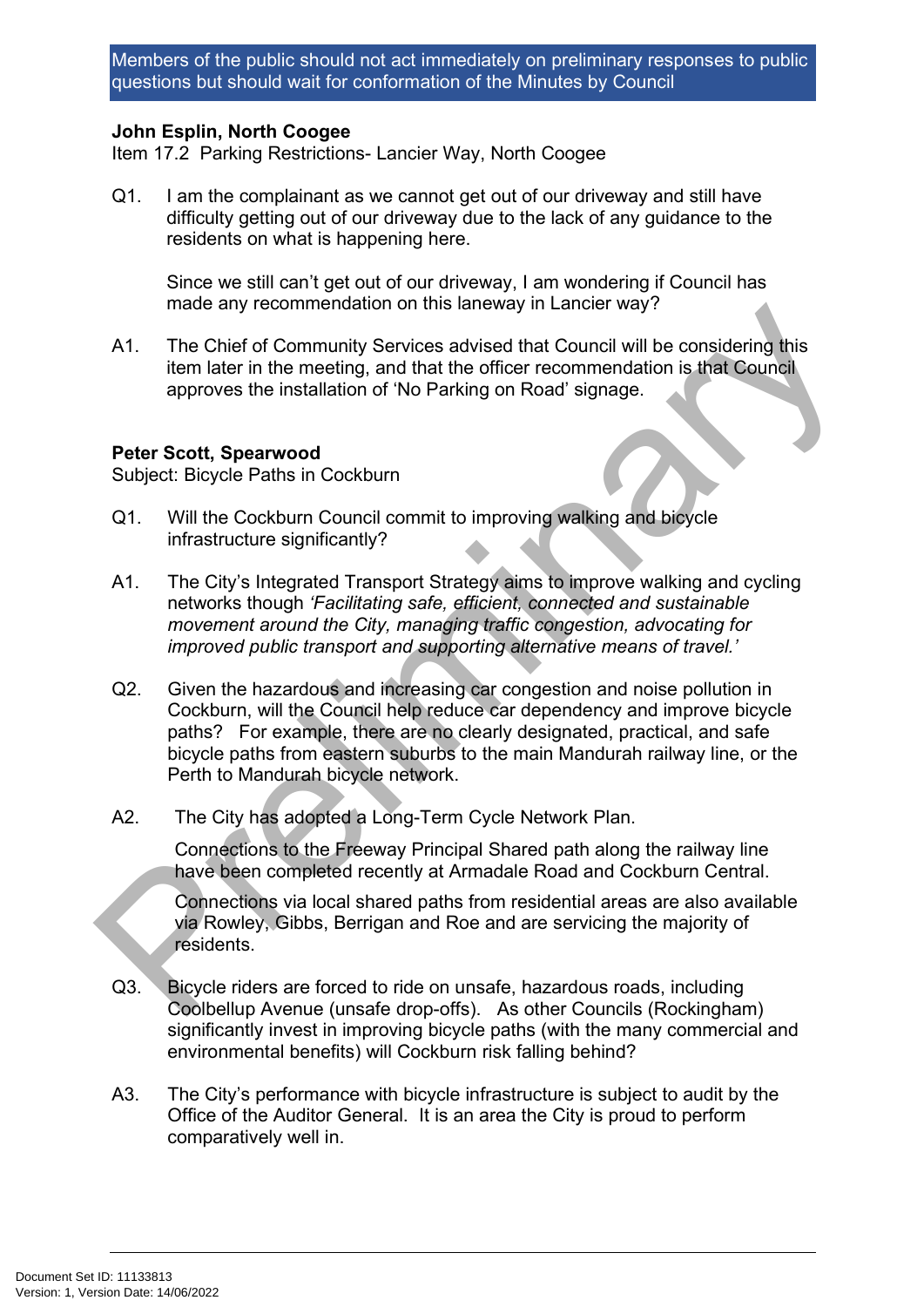# **Tom Burton, Jandakot**

Subject: Glen Iris Forum

- Q1. Now that COVID restrictions have been lifted can submissions from the public regarding the Glen Iris rezoning issue be rescheduled to a one-on-one open forum in Council which was the initial plan prior to COVID lockdown, because there are many elderly residents that do not understand Zoom and all that technological stuff, and therefore are being denied their legal right to make a submission regarding this extremely important issue.
- A1. Any resident is welcome to attend the City's offices during business hours and speak directly to a City planner, likewise, they can telephone a City planner. This is the standard practice for all planning consultations. For this proposal, the standard practice has been supplemented by the online Community Forum. This also ensures that community members who may not be able to attend our offices due to work or isolation requirements have another option available to them. submission regarding uns extremely important issue.<br>
A1. Any resident is velocome to attend the City's offices during business hours and<br>
speak directly to a City planner, likewise, they can telephone a City planner.<br>
This

## **Janette Mouttet, Jandakot**

Subject: Glen Iris Golf Course Estate

- Q1. Does Structure Plan mean a plan for coordination of future subdivision and zoning of an area of land? If not, please define.
- A1. Yes, that is the general intent of structure planning and is the term defined in the Planning Regulations since 2015.
- Q2. Is it correct Town Planning Scheme #3, Table 8 SU1 states under the 'Conditions' column "Structure Plan adopted to guide Subdivision, land use and Development–Glen Iris Golf Course Estate"?
- A2. Yes.
- Q3. Is it correct that the City of Cockburn has no record of a Structure Plan for GIGCE even though it's noted as a Condition re: guidance of SU1?
- A3. The current zoning and special conditions were adopted in 2002, long after the golf course and surrounding residential estate had been developed. Until recently, there has been no proposal that has triggered the need to adopt a structure plan to guide further subdivision or development.
- Q4. Is it correct Mr Arndt, in your letter to the Hon Swinbourn MLC, Standing Committee on Environment and Public Affairs dated 2 September 2020, you stated 'The 'Special Use No. 1 zoning was adopted to facilitate the golf course estate in the mid-1990s and at the time included a Structure Plan, which guided the subdivision, land use and development of the area'?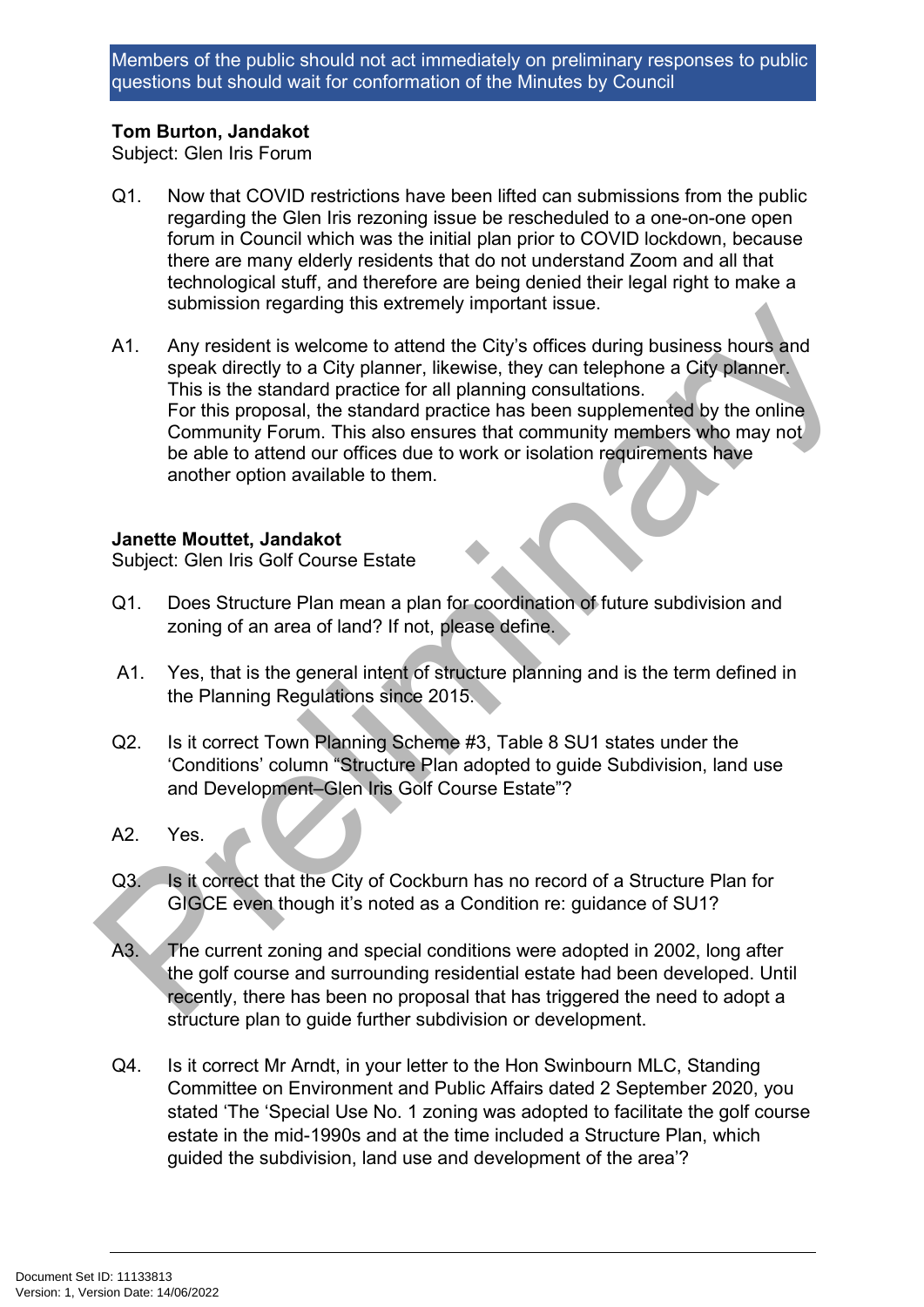A4. In the City's submission to the Standing Committee on Environment and Public Affairs, responding to a petition against the redevelopment of the former Glen Iris golf course, the City explained that the extent, arrangement and zoning of the golf course and surrounding land has evolved over time.

What most people consider to be the golf course estate occurred via a series of scheme amendments in the 1990s, each of which were accompanied by a Development Concept Plan (or similar), which then guided the WAPC's assessment of more detailed subdivision proposals over various portions of the estate.

There was no formal requirement for a comprehensive structure plan at that time.

- Q5. Why did Mr Arndt refer to this Structure Plan to Hon. Swinbourn, when the document cannot be produced when requested by JRRA?
- A5. The referring to a structure plan is consistent with the scheme provisions as related to Special Use 1 (SU1).
- Q6. Can you provide me with a copy of the Structure Plan, Mr Arndt, referenced to the Standing Committee?
- A6. As previously stated, there is no one single structure plan but there are several Development Concept Plans, which accompanied the scheme amendments.
- Q7. Could the Structure Plan being an important document, be unlocatable to prevent viewing of important evidence that supports the retention of SU1/GIGC?
- A7. No.
- Q8. Amendment #56 was referred to in Mr Arndt's letter to the Hon Swinbourn and included in 10.9.20 OCM Minutes but there is no evidence of this Amendment being received by Dept of Planning, Lands and Heritage, per FOI's response 19.10.20, why not? assessment of more detailed subdivision proposals over various portions of<br>the estate.<br>There was no formal requirement for a comprehensive structure plan at that<br>time.<br>CG5. Why did Mr Amdt refer to this Structure Plan to H
	- A8. In July 1990 the City conditionally resolved to initiate Amendment #56, however the proponent chose not to accept those terms. The proposal stalled and was later superseded by others, most notably Amendment #82.
	- Q9. If Mr Arndt's letter to the Hon Swinbourn includes reference to Amendments #56, 64, 82, 119 and 168 with Gazette dates, why does FOI say they have no record of #56, yet in Mr. Arndt's letter, he states 'Gazette date not clear'?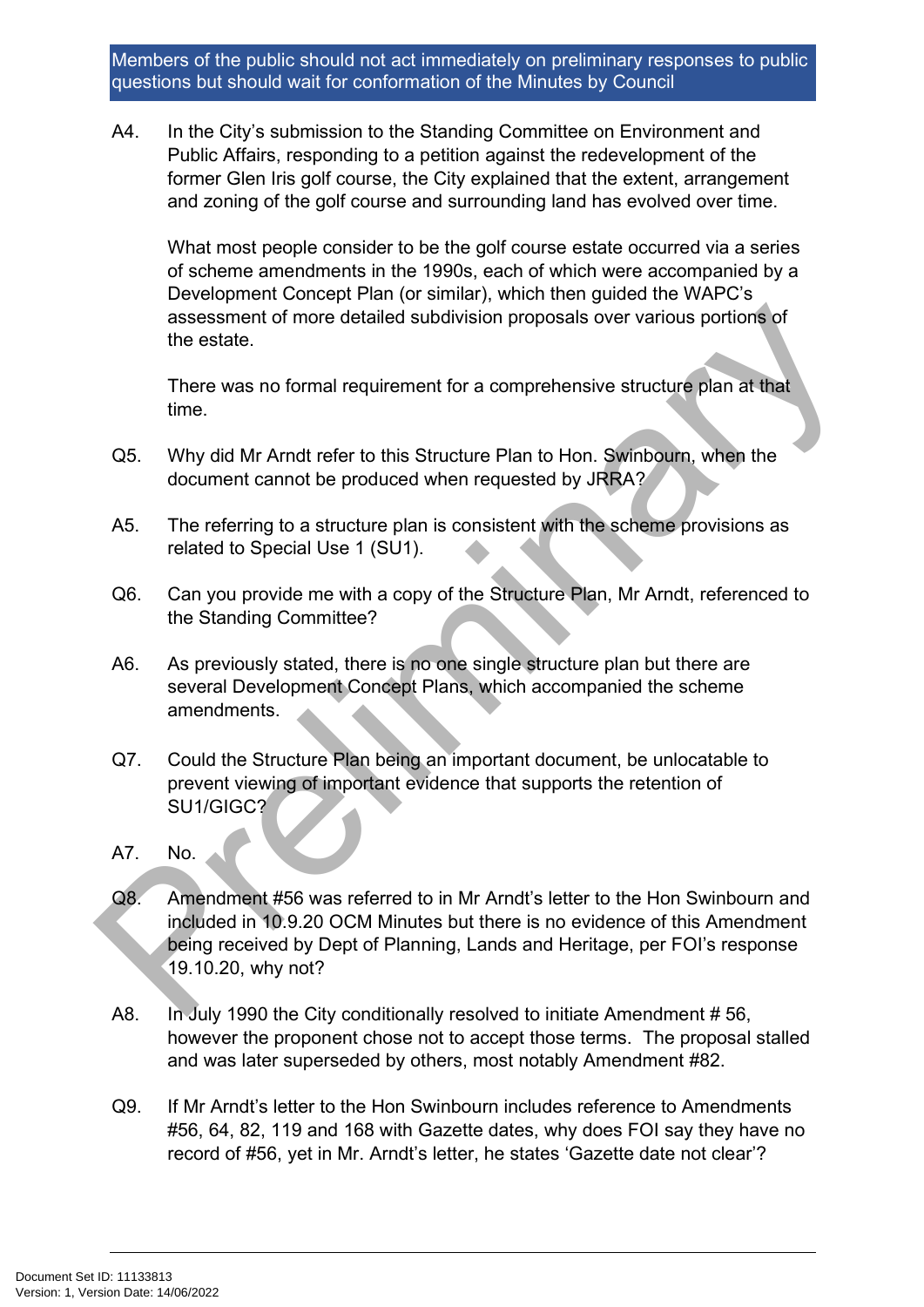A9. In order to respond to subsequent requests for further detail, the City undertook a comprehensive archival review of its records.

In addition to the above, the City discovered that the Concept Plan previously attributed to Amendment #56, was a separate proposal the City prepared, as a means of coordinating three landowner proposals that were being separately pursued in the area at that time.

Amendment #64 is the only proposal that was finalised, but even that was subsequently adjusted and superseded by Amendment # 82.

- Q10. Why did Mr Arndt state 'Gazette date not clear' if not actually gazetted, as to use these words the Gazette date must have been recorded; it was just illegible?
- A10. At that time, the City were unable to locate a copy of the relevant Government Gazette, but that seemed of little importance in the context that the proposal had clearly been superseded by later proposals. Subsequent investigation determined that this was due to the amendment not proceeding.
- Q11. Why would Mr Arndt put this notation if  $#56$  was not approved, did not receive WAPC approval and subsequent gazetting?
- A11. It has since been surmised on further archival review, the amendment had been initiated but it had not been progressed further. Most amendments will progress to a formal conclusion; either approval and then gazettal or be refused. If an amendment is not progressed, then there is no Government Gazette date. Amendment #64 is the only proposal that was finalised, but even that was<br>subsequently adjusted and superseded by Amendment # 82.<br>
2010. Why did Mr Amd state 'Gazette date not clear' if not actually gazetted, as to<br>
use th
	- Q12. If the City of Cockburn did not adopt # 56, why was this incorrect information included in Ordinary Council Meeting Minutes and Mr Arndt's letter to Mr. Swinbourn?
	- A12. Information is provided based on what was known at the time. Development of this land at the time had a number of complexities, including multiple landholdings and multiple proposals.